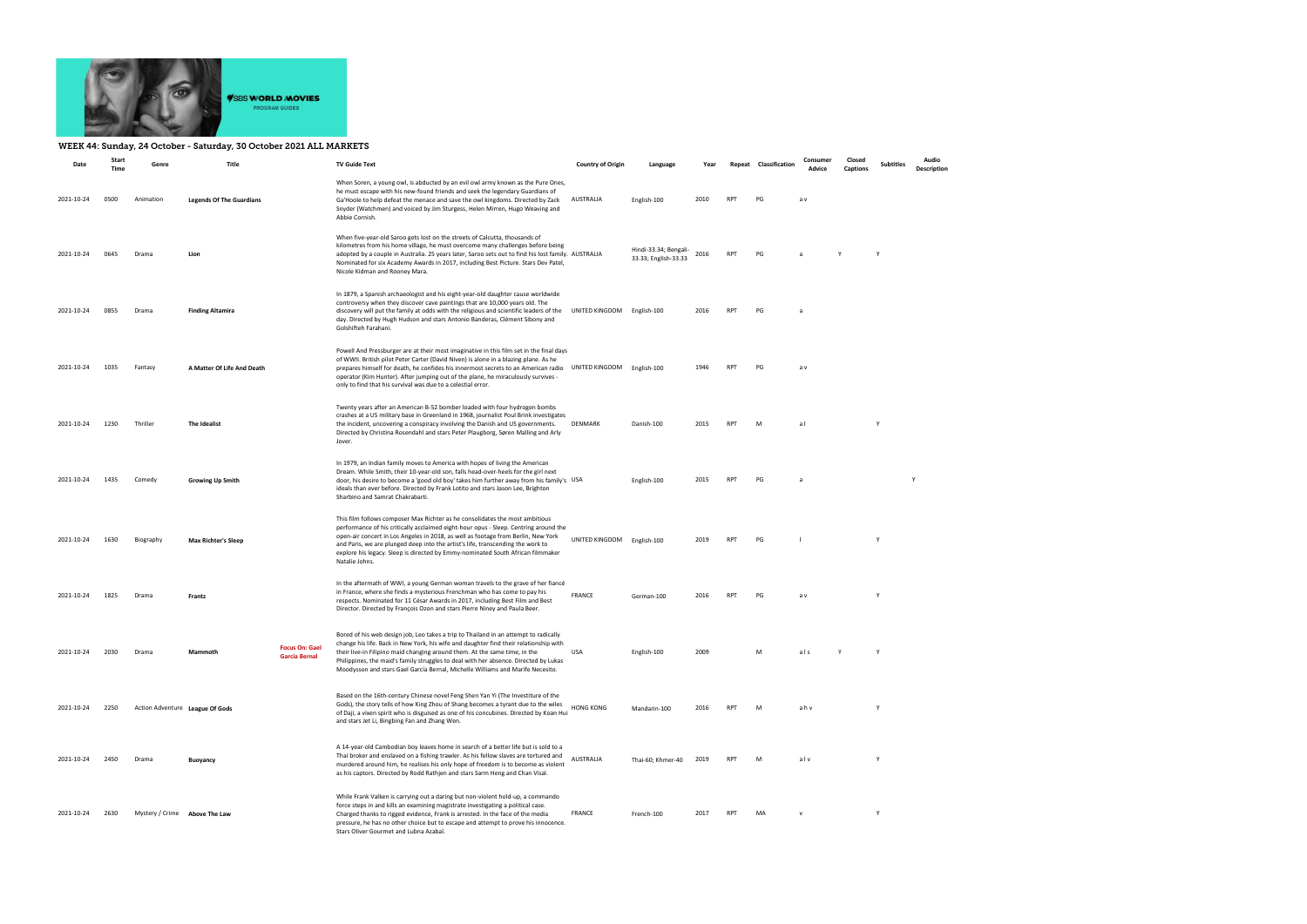| 2021-10-24 | 2805 | Drama     | <b>The Pigeon</b>                      |                                            | Only on the roof of his parents' house, above the alleys of a slum in Adana, with his<br>beloved pigeons, can Yusuf find peace, and himself. Finding a foothold in the world TURKEY<br>outside is more difficult. Stars Kemal Burak Alper and Ruhi Sari.                                                                                                                                                                                          |                            | Turkish-100                                         | 2018 | <b>RPT</b> |    | $\mathsf{I} \mathsf{v}$ |   | Y |
|------------|------|-----------|----------------------------------------|--------------------------------------------|---------------------------------------------------------------------------------------------------------------------------------------------------------------------------------------------------------------------------------------------------------------------------------------------------------------------------------------------------------------------------------------------------------------------------------------------------|----------------------------|-----------------------------------------------------|------|------------|----|-------------------------|---|---|
| 2021-10-25 | 0530 | Drama     | Frantz                                 |                                            | In the aftermath of WWI, a young German woman travels to the grave of her fiancé<br>in France, where she finds a mysterious Frenchman who has come to pay his<br>respects. Nominated for 11 César Awards in 2017, including Best Film and Best<br>Director. Directed by François Ozon and stars Pierre Niney and Paula Beer.                                                                                                                      | <b>FRANCE</b>              | German-100                                          | 2016 | <b>RPT</b> | PG | a v                     |   |   |
| 2021-10-25 | 0735 |           | Action Adventure Remi Nobody's Boy     |                                            | Adapted from Hector Malot's celebrated classic novel, this film follows the<br>adventures of Remi, a young orphan raised by the kind Mrs Barberin, then torn away<br>from his adoptive mother at age ten and placed in the care of Signor Vitalis, a<br>mysterious travelling performer. Stars Daniel Auteuil and Maleaume Paquin.                                                                                                                |                            | French-100                                          | 2017 | <b>RPT</b> | PG | a v                     |   |   |
| 2021-10-25 | 0935 | Biography | <b>Max Richter's Sleep</b>             |                                            | This film follows composer Max Richter as he consolidates the most ambitious<br>performance of his critically acclaimed eight-hour opus - Sleep. Centring around the<br>open-air concert in Los Angeles in 2018, as well as footage from Berlin, New York<br>and Paris, we are plunged deep into the artist's life, transcending the work to<br>explore his legacy. Sleep is directed by Emmy-nominated South African filmmaker<br>Natalie Johns. | UNITED KINGDOM English-100 |                                                     | 2019 | <b>RPT</b> | PG |                         |   | Y |
| 2021-10-25 | 1130 | Thriller  | The Wave                               |                                            | Although anticipated, no one is actually ready when the mountain pass above the<br>scenic, narrow Norwegian fjord Geiranger collapses and creates an 85-metre high<br>violent tsunami. A geologist and his family are amongst those caught in the middle<br>of it. Stars Kristoffer Joner and Ane Dahl Torp.                                                                                                                                      | <b>NORWAY</b>              | Norwegian-100                                       | 2015 | RPT        | M  | al                      |   | Υ |
| 2021-10-25 | 1330 | Drama     | Lion                                   |                                            | When five-year-old Saroo gets lost on the streets of Calcutta, thousands of<br>kilometres from his home village, he must overcome many challenges before being<br>adopted by a couple in Australia. 25 years later, Saroo sets out to find his lost family. AUSTRALIA<br>Nominated for six Academy Awards in 2017, including Best Picture. Stars Dev Patel,<br>Nicole Kidman and Rooney Mara.                                                     |                            | Hindi-33.34; Bengali-<br>33.33; English-33.33       | 2016 | <b>RPT</b> | PG |                         | Y | Y |
| 2021-10-25 | 1540 | Drama     | <b>Finding Altamira</b>                |                                            | In 1879, a Spanish archaeologist and his eight-year-old daughter cause worldwide<br>controversy when they discover cave paintings that are 10,000 years old. The<br>discovery will put the family at odds with the religious and scientific leaders of the<br>day. Directed by Hugh Hudson and stars Antonio Banderas, Clément Sibony and<br>Golshifteh Farahani.                                                                                 | UNITED KINGDOM English-100 |                                                     | 2016 | <b>RPT</b> | PG | a                       |   |   |
| 2021-10-25 | 1720 | Family    | Hawaa Hawaai                           |                                            | Arjun, a poor boy working at a tea stall, dreams of becoming a skating champion. His<br>opportunity arrives when Aniket, a skating coach, decides to train him. Directed by INDIA<br>Amole Gupte and stars Partho Gupte and Neha Joshi.                                                                                                                                                                                                           |                            | Hindi-100                                           | 2014 | <b>RPT</b> | PG | $\overline{a}$          |   |   |
| 2021-10-25 | 1935 | Horror    | Dark Whispers Volume 1                 | <b>SBS World Movies</b><br><b>Premiere</b> | When Clara discovers her recently deceased mother's revered 'Book of Dark<br>Whispers', she can't stop reading the strange stories within its mystical pages. Each<br>weird tale reveals a new facet of the twisted human psyche. Starring Andrea<br>Demetriades, Asher Keddie and Anthony Lapaglia, the 'Dark Whispers' horror<br>anthology is brought to you by eleven female directors from across Australia.                                  | AUSTRALIA                  | English-100                                         | 2019 |            | м  | alsv                    |   |   |
| 2021-10-25 | 2130 | Horror    | The Host                               | <b>Scream Screen</b>                       | One of the highest grossing South Korean films of all time. A dysfunctional family<br>fights to rescue their daughter snatched away by a huge, mutated amphibian<br>monster. Winner of 18 international film awards including Best Film and Best Actor SOUTH KOREA<br>at the 2007 Asian Film Awards. Directed by Bong Joon-ho and stars Song Kang-ho,<br>Bae Doo-na and Hyun Hee-bong.                                                            |                            | English-50; Korean-50 2006                          |      | <b>RPT</b> | M  | hlv                     |   | Υ |
| 2021-10-25 | 2340 | Thriller  | The Wave                               |                                            | Although anticipated, no one is actually ready when the mountain pass above the<br>scenic, narrow Norwegian fjord Geiranger collapses and creates an 85-metre high<br>violent tsunami. A geologist and his family are amongst those caught in the middle<br>of it. Stars Kristoffer Joner and Ane Dahl Torp.                                                                                                                                      | <b>NORWAY</b>              | Norwegian-100                                       | 2015 | <b>RPT</b> | м  | al                      |   | Υ |
| 2021-10-25 | 2540 | Thriller  | A Hijacking                            |                                            | The Danish cargo ship MV Rozen is heading for harbour when it is hijacked by Somali<br>pirates in the Indian Ocean. Amongst the men on board are the ship's cook Mikkel<br>(Pilou Asbæk) and the engineer Jan (Roland Møller), who along with the rest of the<br>seamen are taken hostage in a cynical game of life and death. With the demand for a<br>ransom of millions of dollars, a psychological drama unfolds.                             | DENMARK                    | English-60; Danish-35; 2012<br>Somali-4; Japanese-1 |      | <b>RPT</b> | M  | a l                     | Y | Y |
| 2021-10-25 | 2735 |           | Action Adventure The Way Of The Dragon |                                            | Martial arts legend Bruce Lee stars as Tang Lung, a young man who travels to Rome<br>to help a family friend whose restaurant is being targeted by the local Mafia. After<br>driving off the local thugs, the stakes are raised as Tang must confront a number of HONG KONG<br>martial arts experts hired by the crime boss, including Karate champion Colt.<br>Directed by Bruce Lee and also stars Chuck Norris and Nora Miao.                  |                            | Cantonese-100                                       | 1972 | <b>RPT</b> | M  |                         |   |   |
| 2021-10-26 | 0530 | Biography | <b>Max Richter's Sleep</b>             |                                            | This film follows composer Max Richter as he consolidates the most ambitious<br>performance of his critically acclaimed eight-hour opus - Sleep. Centring around the<br>open-air concert in Los Angeles in 2018, as well as footage from Berlin, New York<br>and Paris, we are plunged deep into the artist's life, transcending the work to<br>explore his legacy. Sleep is directed by Emmy-nominated South African filmmaker<br>Natalie Johns. | UNITED KINGDOM English-100 |                                                     | 2019 | <b>RPT</b> | PG |                         |   |   |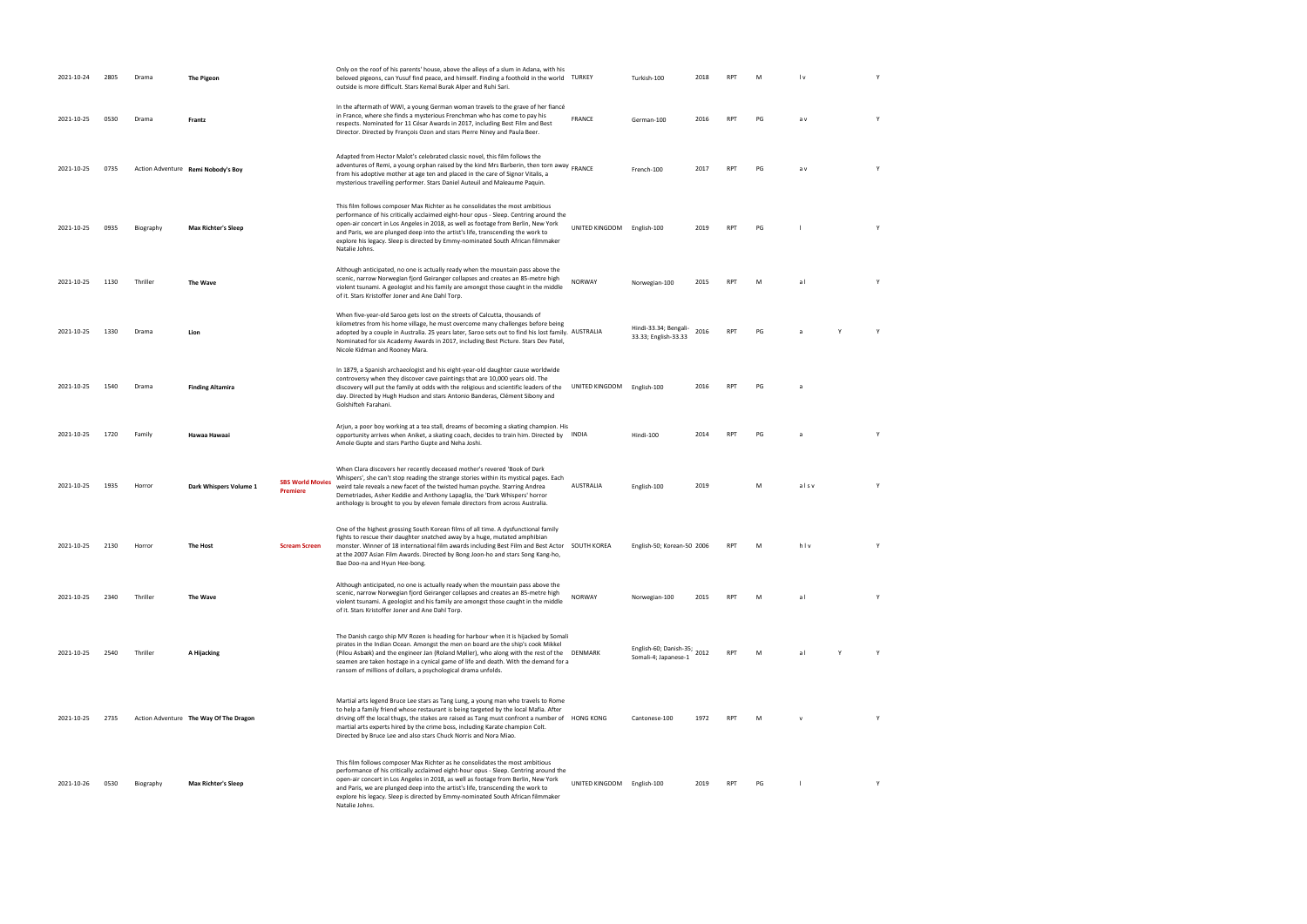| 2021-10-26 | 0725 | Fantasy  | A Matter Of Life And Death         |                                            | Powell And Pressburger are at their most imaginative in this film set in the final days<br>of WWII. British pilot Peter Carter (David Niven) is alone in a blazing plane. As he<br>prepares himself for death, he confides his innermost secrets to an American radio<br>operator (Kim Hunter). After jumping out of the plane, he miraculously survives -<br>only to find that his survival was due to a celestial error.                                           | UNITED KINGDOM English-100 |                                      | 1946 | <b>RPT</b> | PG | a v      |   |  |
|------------|------|----------|------------------------------------|--------------------------------------------|----------------------------------------------------------------------------------------------------------------------------------------------------------------------------------------------------------------------------------------------------------------------------------------------------------------------------------------------------------------------------------------------------------------------------------------------------------------------|----------------------------|--------------------------------------|------|------------|----|----------|---|--|
| 2021-10-26 | 0920 | Family   | Hawaa Hawaai                       |                                            | Arjun, a poor boy working at a tea stall, dreams of becoming a skating champion. His<br>opportunity arrives when Aniket, a skating coach, decides to train him. Directed by INDIA<br>Amole Gupte and stars Partho Gupte and Neha Joshi.                                                                                                                                                                                                                              |                            | Hindi-100                            | 2014 | <b>RPT</b> | PG |          |   |  |
| 2021-10-26 | 1135 | Drama    | Tracks                             |                                            | Tracks is based on the inspirational and iconic true story of Robyn Davidson. Robyn's<br>phenomenal solo trek from Alice Springs to Uluru and on to the Indian Ocean saw<br>her traverse 2700km of spectacular yet unforgiving Australian desert, accompanied AUSTRALIA<br>only by her loyal dog and four unpredictable camels. Stars Mia Wasikowska and<br>Adam Driver.                                                                                             |                            | English-100                          | 2014 | <b>RPT</b> | M  | al       |   |  |
| 2021-10-26 | 1340 |          | Action Adventure Remi Nobody's Boy |                                            | Adapted from Hector Malot's celebrated classic novel, this film follows the<br>adventures of Remi, a young orphan raised by the kind Mrs Barberin, then torn away<br>from his adoptive mother at age ten and placed in the care of Signor Vitalis, a<br>mysterious travelling performer. Stars Daniel Auteuil and Maleaume Paquin.                                                                                                                                   |                            | French-100                           | 2017 | <b>RPT</b> | PG | a v      |   |  |
| 2021-10-26 | 1540 | Comedy   | <b>Princess Caraboo</b>            | <b>SBS World Movies</b><br><b>Premiere</b> | In the early 19th century, a mysterious young woman speaking a strange language<br>shows up in an English village. There she is taken in by a family of haughty<br>aristocrats who assume she is a foreign princess. Directed by Michael Austin and<br>stars Phoebe Cates, Jim Broadbent and Wendy Hughes.                                                                                                                                                           | <b>USA</b>                 | English-100                          | 1994 |            | PG | a        |   |  |
| 2021-10-26 | 1730 | Drama    | <b>Viceroy's House</b>             |                                            | In 1947, Lord Mountbatten assumes the post of last Viceroy of India, charged with<br>handing India back to its people, living upstairs at the house which was the home of<br>British rulers, whilst 500 Hindu, Muslim and Sikh servants lived downstairs. Directed UNITED KINGDOM English-100<br>by Gurinder Chadra and stars Hugh Bonneville, Gillian Anderson and Michael<br>Gambon.                                                                               |                            |                                      | 2017 | <b>RPT</b> | PG |          |   |  |
| 2021-10-26 | 1930 | Thriller | 99 Homes                           |                                            | Hard-working single father Dennis Nash (Andrew Garfield) and his mother are cruelly<br>evicted from their home. Desperate to get his house back, Nash goes to work for<br>ruthless real estate broker Rick Carver (Michael Shannon) - the very man who<br>repossessed his home. It is a deal-with-the-devil that comes with an increasingly<br>high cost - in order to get his house back, Nash must evict other families from their<br>homes.                       | <b>USA</b>                 | English-100                          | 2016 | <b>RPT</b> | M  | alv      |   |  |
| 2021-10-26 | 2135 | Horror   | The Fog                            | <b>Scream Screen</b>                       | Strange things begin to occur when an unearthly fog rolls into a small Californian<br>coastal town exactly 100 years after a ship mysteriously sank in its waters. Directed USA<br>by John Carpenter and stars Jamie Lee Curtis, Hal Holbrook and Janet Leigh.                                                                                                                                                                                                       |                            | English-100                          | 1980 | <b>RPT</b> | M  | h v      |   |  |
| 2021-10-26 | 2315 | Drama    | A Prophet                          |                                            | When Malik, a vunerable young Arabic man, is locked up in a hellish prison for six<br>years, he is soon co-opted by a brutal Corsican gang to join their criminal activities.<br>He quickly finds he has no other choice than to cooperate. Nominated for the<br>Academy Award for Best Foreign Language Film in 2010. Directed by Jacques<br>Audiard and stars Tahar Rahim, Niels Arestrup and Adel Bencherif.                                                      | <b>FRANCE</b>              | French-80; Corsican-<br>15; Arabic-5 | 2009 | <b>RPT</b> | MA | l s v    |   |  |
| 2021-10-26 | 2605 | Comedy   | As It Is In Heaven                 |                                            | A successful international conductor suddenly interrupts his career and returns to<br>his childhood village in the far north of Sweden. He is asked to listen to the church<br>choir in the parish hall - just to give some advice. From that moment, nothing in the<br>village is the same again. Nominated for the Academy Award for Best Foreign<br>Language Film in 2005. Directed by Kay Pollak and stars Michael Nyqvist, Frida<br>Hallgren and Helen Sjoholm. | SWEDEN                     | Swedish-98; English-<br>1; Italian-1 | 2004 | RPT        | M  | alv      | Y |  |
| 2021-10-26 | 2830 |          | Action Adventure Remi Nobody's Boy |                                            | Adapted from Hector Malot's celebrated classic novel, this film follows the<br>adventures of Remi, a young orphan raised by the kind Mrs Barberin, then torn away<br>from his adoptive mother at age ten and placed in the care of Signor Vitalis, a<br>mysterious travelling performer. Stars Daniel Auteuil and Maleaume Paquin.                                                                                                                                   |                            | French-100                           | 2017 | RPT        | PG | a v      |   |  |
| 2021-10-27 | 0630 | Drama    | <b>Viceroy's House</b>             |                                            | In 1947, Lord Mountbatten assumes the post of last Viceroy of India, charged with<br>handing India back to its people, living upstairs at the house which was the home of<br>British rulers, whilst 500 Hindu, Muslim and Sikh servants lived downstairs. Directed UNITED KINGDOM English-100<br>by Gurinder Chadra and stars Hugh Bonneville, Gillian Anderson and Michael<br>Gambon.                                                                               |                            |                                      | 2017 | <b>RPT</b> | PG |          |   |  |
| 2021-10-27 | 0830 | Comedy   | <b>Princess Caraboo</b>            |                                            | In the early 19th century, a mysterious young woman speaking a strange language<br>shows up in an English village. There she is taken in by a family of haughty<br>aristocrats who assume she is a foreign princess. Directed by Michael Austin and<br>stars Phoebe Cates, Jim Broadbent and Wendy Hughes.                                                                                                                                                           | <b>USA</b>                 | English-100                          | 1994 | <b>RPT</b> | PG | <b>a</b> |   |  |
| 2021-10-27 | 1020 | Horror   | The Host                           |                                            | One of the highest grossing South Korean films of all time. A dysfunctional family<br>fights to rescue their daughter snatched away by a huge, mutated amphibian<br>monster. Winner of 18 international film awards including Best Film and Best Actor SOUTH KOREA<br>at the 2007 Asian Film Awards. Directed by Bong Joon-ho and stars Song Kang-ho,<br>Bae Doo-na and Hyun Hee-bong.                                                                               |                            | English-50; Korean-50 2006           |      | RPT        | M  | hlv      | Y |  |
| 2021-10-27 | 1230 | Family   | Hawaa Hawaai                       |                                            | Arjun, a poor boy working at a tea stall, dreams of becoming a skating champion. His<br>opportunity arrives when Aniket, a skating coach, decides to train him. Directed by INDIA<br>Amole Gupte and stars Partho Gupte and Neha Joshi.                                                                                                                                                                                                                              |                            | Hindi-100                            | 2014 | RPT        | PG | a        | Y |  |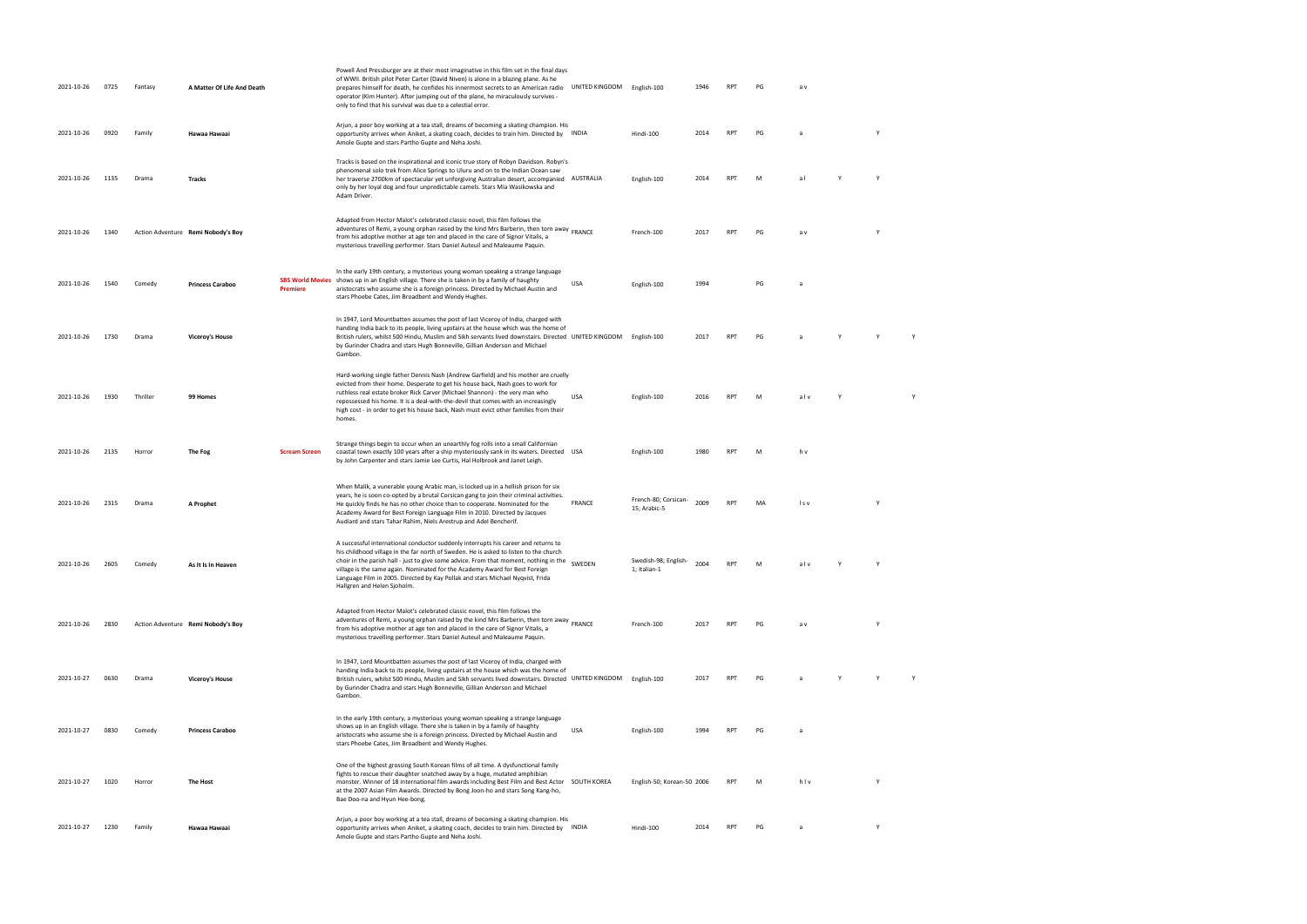| 2021-10-27 | 1445 | Comedy                 | <b>Monsieur Hulot's Holiday</b>  |                      | French comedic genius Jacques Tati introduced his famous character Monsieur<br>Hulot in this 1953 classic. Clumsy, pipe-smoking Hulot joins the ranks of the wealthy FRANCE<br>middle class on holiday by the French seaside.                                                                                                                                                                                                 |                            | French-100                | 1954 | RP <sub>1</sub> | G  |                         |   |  |
|------------|------|------------------------|----------------------------------|----------------------|-------------------------------------------------------------------------------------------------------------------------------------------------------------------------------------------------------------------------------------------------------------------------------------------------------------------------------------------------------------------------------------------------------------------------------|----------------------------|---------------------------|------|-----------------|----|-------------------------|---|--|
| 2021-10-27 | 1620 | Family                 | Selkie                           |                      | Jamie, a troubled lonely teenager, gets a new lease on life when he comes upon a<br>group of selkies, mythical people with the power to change into seals. Directed by<br>Donald Crombie and stars Bryan Marshall, Celine O'Leary and Shimon Moore.                                                                                                                                                                           | AUSTRALIA                  | English-100               | 2000 | <b>RPT</b>      | PG |                         |   |  |
| 2021-10-27 | 1800 | <b>Science Fiction</b> | Alone In Space                   |                      | In a not too distant future, the giant spacecraft Svea travels through space with only<br>two passengers - twelve-year-old Gladys and her little brother Keaton. The children<br>have fled from a broken Earth and are heading towards the planet Vial, but they<br>never seem to arrive. Everything changes, however, when something unknown<br>crashes into Svea - and suddenly they are not alone anymore.                 | SWEDEN                     | Swedish-100               | 2018 | <b>RPT</b>      | PG | $\mathsf{I} \mathsf{v}$ |   |  |
| 2021-10-27 | 1930 | Thriller               | Arbitrage                        |                      | On the eve of his 60th birthday, New York hedge-fund magnate Robert Miller is the<br>portrait of success - at least on the surface. In reality, Miller is in over his head,<br>trying desperately to sell his empire to a big bank before the authorities and his<br>family uncover the depth of his fraud. But a detective's suspicions mean it may<br>already be too late. Stars Richard Gere, Susan Sarandon and Tim Roth. | POLAND                     | English-100               | 2012 | <b>RPT</b>      | M  | adl                     |   |  |
| 2021-10-27 | 2130 | Horror                 | <b>Under The Skin</b>            | <b>Scream Screen</b> | An alien in the guise of a seductive woman (Scarlett Johansson) prowls the streets of<br>Glasgow in search of prey - unsuspecting men who fall under her spell. The victims<br>are then stripped and consumed. However, existence in all its complexity begin to<br>change the alien visitor. Nominated for a BAFTA Award for Best Film in 2015.                                                                              | UNITED KINGDOM English-100 |                           | 2014 | <b>RPT</b>      | MA | ansv                    |   |  |
| 2021-10-27 | 2330 | Drama                  | <b>One Thousand Ropes</b>        |                      | The father of a deeply troubled household that has endured tragedy both from<br>without and within, seeks to reconcile with his youngest daughter by making a<br>journey to both symbolically and culturally lay the family 'ghosts' to rest. Directed by<br>Tusi Tamasese and stars Frankie Adams and Uelese Petaia.                                                                                                         | SAMOA                      | Samoan-100                | 2017 | <b>RPT</b>      | м  |                         |   |  |
| 2021-10-27 | 2520 | Thriller               | Incarnation                      |                      | A man wakes up in a square of an unknown city again and again, after each failed<br>attempt to escape four masked assassins. Through the never-ending chase, he tries<br>to recover his identity, and find out who set him up. Stars Sten Zendor and Daca<br>Vidosavljevic.                                                                                                                                                   | <b>SERBIA</b>              | Serbian-100               | 2016 | <b>RPT</b>      | MA | a v                     | Y |  |
| 2021-10-27 | 2655 | Drama                  | <b>The Lesson</b>                |                      | In a small Bulgarian town Nadezhda, a young teacher, is looking for the thief in her<br>classroom so she can teach him a lesson about right and wrong. But when she gets<br>in debt to some loan sharks, can she find the right way out herself? Stars Margita<br>Gosheva, Ivan Barnev and Ivan Savov.                                                                                                                        | <b>BULGARIA</b>            | Bulgarian-100             | 2014 | <b>RPT</b>      | MA |                         |   |  |
| 2021-10-28 | 0500 | Family                 | Selkie                           |                      | Jamie, a troubled lonely teenager, gets a new lease on life when he comes upon a<br>group of selkies, mythical people with the power to change into seals. Directed by<br>Donald Crombie and stars Bryan Marshall, Celine O'Leary and Shimon Moore.                                                                                                                                                                           | AUSTRALIA                  | English-100               | 2000 | <b>RPT</b>      | PG |                         |   |  |
| 2021-10-28 | 0640 | <b>Science Fiction</b> | Alone In Space                   |                      | In a not too distant future, the giant spacecraft Svea travels through space with only<br>two passengers - twelve-year-old Gladys and her little brother Keaton. The children<br>have fled from a broken Earth and are heading towards the distant planet Vial. But<br>everything changes when something unknown crashes into the Svea - and suddenly<br>they are not alone anymore!                                          | SWEDEN                     | Swedish-100               | 2018 | <b>RPT</b>      | PG | $\mathsf{I} \mathsf{v}$ |   |  |
| 2021-10-28 | 0810 | Biography              | Jappeloup                        |                      | Based on the inspirational true story of a horse that was deemed too small and<br>stubborn to become a champion but made it all the way to the 1988 Olympic Games FRANCE<br>in South Korea. Directed by Christian Duguay and stars Guillaume Canet, Marina<br>Hands and Daniel Auteuil.                                                                                                                                       |                            | French-92; English-8 2013 |      | <b>RPT</b>      | PG | al                      |   |  |
| 2021-10-28 | 1030 | Comedy                 | <b>Monsieur Hulot's Holiday</b>  |                      | French comedic genius Jacques Tati introduced his famous character Monsieur<br>Hulot in this 1953 classic. Clumsy, pipe-smoking Hulot joins the ranks of the wealthy FRANCE<br>middle class on holiday by the French seaside.                                                                                                                                                                                                 |                            | French-100                | 1954 | <b>RPT</b>      | G  |                         |   |  |
| 2021-10-28 | 1205 | Drama                  | <b>One Thousand Ropes</b>        |                      | The father of a deeply troubled household that has endured tragedy both from<br>without and within, seeks to reconcile with his youngest daughter by making a<br>journey to both symbolically and culturally lay the family 'ghosts' to rest. Directed by<br>Tusi Tamasese and stars Frankie Adams and Uelese Petaia.                                                                                                         | SAMOA                      | Samoan-100                | 2017 | <b>RPT</b>      | M  |                         |   |  |
| 2021-10-28 | 1355 | Drama                  | <b>Viceroy's House</b>           |                      | In 1947, Lord Mountbatten assumes the post of last Viceroy of India, charged with<br>handing India back to its people, living upstairs at the house which was the home of<br>British rulers, whilst 500 Hindu, Muslim and Sikh servants lived downstairs. Directed UNITED KINGDOM English-100<br>by Gurinder Chadra and stars Hugh Bonneville, Gillian Anderson and Michael<br>Gambon.                                        |                            |                           | 2017 | <b>RPT</b>      | PG | a                       |   |  |
| 2021-10-28 | 1555 | Animation              | Arthur And The Two Worlds<br>War |                      | The evil Maltazard is now over two metres tall and causing terror wherever he goes.<br>His goal is simple: forming an army of giant henchmen and ruling over the universe.<br>Only Arthur, who's still shrunken, can thwart his plans, but first he has to get back to FRANCE<br>his bedroom and return to his normal size! Directed by Luc Besson and voiced by<br>Freddie Highmore, Selena Gomez and Jimmy Fallon.          |                            | English-100               | 2011 | <b>RPT</b>      | PG | a v                     |   |  |
| 2021-10-28 | 1750 | Romance                | <b>Last Chance Harvey</b>        |                      | An ill-fated American jingle-writer travels to England for his daughter's wedding, and<br>falls in love with an intelligent and prickly Londoner. Directed by Joel Hopkins and<br>Stars Dustin Hoffman, Emma Thompson and Kathy Baker.                                                                                                                                                                                        | FRANCE                     | English-100               | 2008 | <b>RPT</b>      | PG |                         |   |  |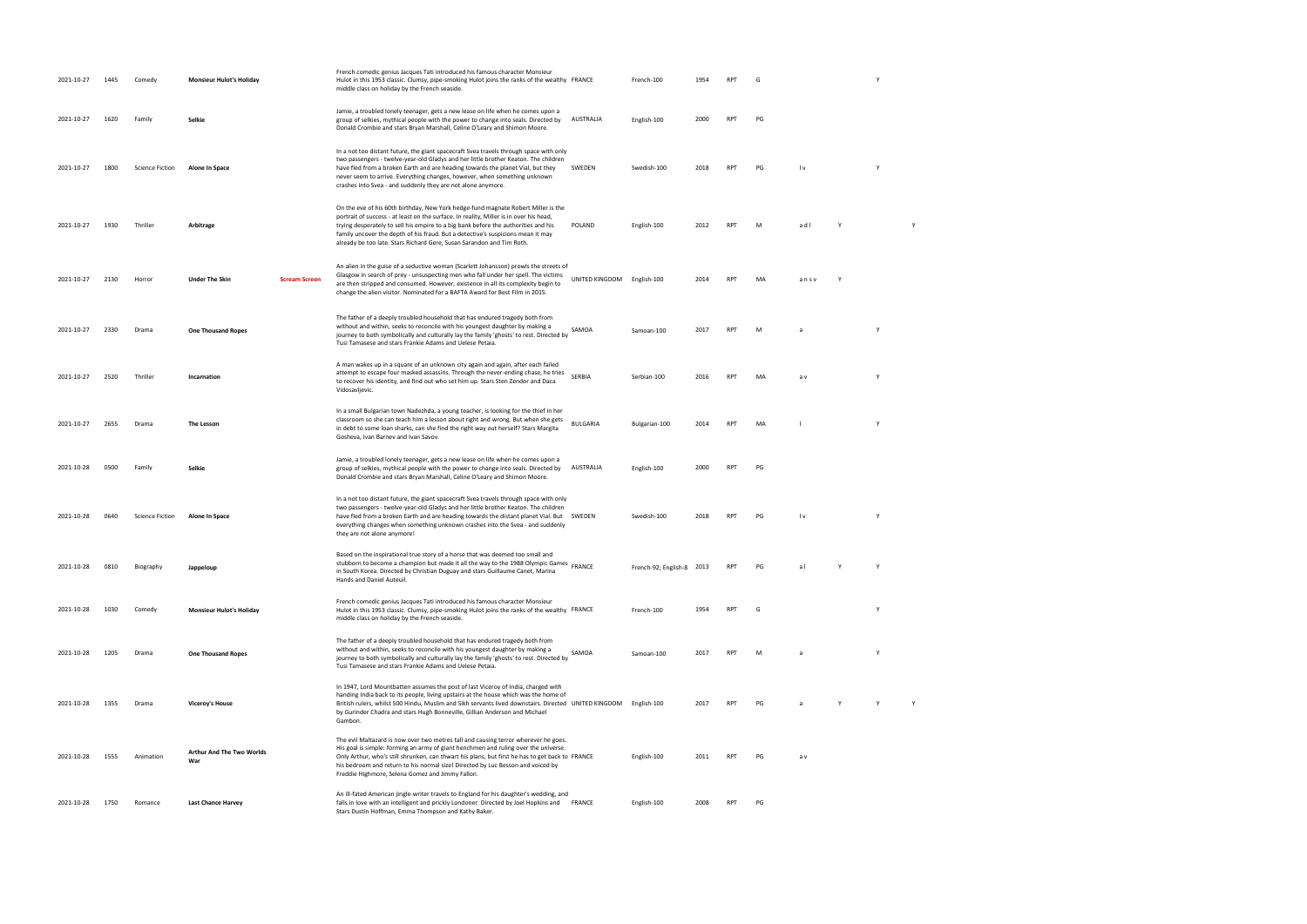| 2021-10-28 | 1930 | Thriller               | <b>Kill The Messenger</b>                 |                                     | Based on the true story of journalist Gary Webb. The film takes place in the mid-<br>1990s, when Webb uncovers the CIA's past role in importing huge amounts of<br>cocaine into the United States that is then sold in ghettos across the country to raise USA<br>money for the Nicaraguan Contras' rebel army. Despite enormous pressure not to,<br>Webb goes public with his evidence - and soon finds himself defending his integrity,<br>his family, and his life.           |                            | English-100                                | 2015 | <b>RPT</b> | M  | adl             |   | Y            |              |  |
|------------|------|------------------------|-------------------------------------------|-------------------------------------|----------------------------------------------------------------------------------------------------------------------------------------------------------------------------------------------------------------------------------------------------------------------------------------------------------------------------------------------------------------------------------------------------------------------------------------------------------------------------------|----------------------------|--------------------------------------------|------|------------|----|-----------------|---|--------------|--------------|--|
| 2021-10-28 | 2135 | Horror                 | <b>The Void</b>                           | <b>Scream Screen</b>                | Shortly after delivering a blood-soaked patient to an understaffed hospital, a deputy<br>sheriff experiences strange and violent occurrences seemingly linked to a group of<br>mysterious hooded figures who have surrounded the building. Stars Aaron Poole,<br>Kenneth Welsh and Kathleen Munroe.                                                                                                                                                                              | CANADA                     | English-100                                | 2017 |            | MA | a v             |   |              |              |  |
| 2021-10-28 | 2315 | Comedy                 | The Eyes                                  |                                     | After emerging from a coma following a car accident, Trang finds she has lost her<br>memory. As she recovers, she begins to see the ghost of a women with blood-filled<br>eyes wandering around her. She decides to investigate further and discovers<br>unimaginable secrets. Directed by Nhat Trung and stars Ngan Chi and Huynh An.                                                                                                                                           | VIETNAM                    | Vietnamese-100                             | 2020 | <b>RPT</b> | M  | alv             |   | $\mathsf{v}$ |              |  |
| 2021-10-28 | 2510 | Drama                  | Reprise                                   | <b>SBS World Movies</b><br>Premiere | A smart and compelling film about the seemingly inextricable subjects of art and<br>madness. Close friends Erik and Philip are two young aspiring authors who<br>simultaneously post their manuscripts to publishers. Only Phillip gets published and<br>his subsequent obsessive romance triggers a psychosis which leads to several<br>months in a psychiatric hospital. Directed by Joachim Trier and stars Anders<br>Danielsen Lie, Espen Klouman-Høiner and Viktoria Winge. | <b>NORWAY</b>              | Norwegian-99; Danish-2006<br>.5; French-.5 |      |            | MA | $\vert s \vert$ |   | $\mathsf{v}$ |              |  |
| 2021-10-28 | 2705 | Drama                  | Koblic                                    |                                     | The year is 1977 and Argentina's military dictatorship has chosen to throw political<br>prisoners into the sea from Navy aircraft as a new means of execution. Captain<br>Tomas Kóblic is the unknowing pilot of one such flight, and upon discovering the<br>grim fate of his passengers, has arrived at the most agonising crossroads in his life.<br>Stars Ricardo Darín and Inma Cuesta.                                                                                     | ARGENTINA                  | Spanish-100                                | 2016 | <b>RPT</b> | MA | a v             |   | Y            |              |  |
| 2021-10-29 | 0500 | Comedy                 | <b>Monsieur Hulot's Holiday</b>           |                                     | French comedic genius Jacques Tati introduced his famous character Monsieur<br>Hulot in this 1953 classic. Clumsy, pipe-smoking Hulot joins the ranks of the wealthy FRANCE<br>middle class on holiday by the French seaside.                                                                                                                                                                                                                                                    |                            | French-100                                 | 1954 | RPT        | G  |                 |   | Y            |              |  |
| 2021-10-29 | 0635 | Romance                | <b>Last Chance Harvey</b>                 |                                     | An ill-fated American jingle-writer travels to England for his daughter's wedding, and<br>falls in love with an intelligent and prickly Londoner. Directed by Joel Hopkins and<br>Stars Dustin Hoffman, Emma Thompson and Kathy Baker.                                                                                                                                                                                                                                           | FRANCE                     | English-100                                | 2008 | RPT        | PG |                 |   |              |              |  |
| 2021-10-29 | 0815 | Animation              | Arthur And The Two Worlds<br>War          |                                     | The evil Maltazard is now over two metres tall and causing terror wherever he goes.<br>His goal is simple: forming an army of giant henchmen and ruling over the universe.<br>Only Arthur, who's still shrunken, can thwart his plans, but first he has to get back to FRANCE<br>his bedroom and return to his normal size! Directed by Luc Besson and voiced by<br>Freddie Highmore, Selena Gomez and Jimmy Fallon.                                                             |                            | English-100                                | 2011 | <b>RPT</b> | PG | a v             |   |              |              |  |
| 2021-10-29 | 1010 | Family                 | Selkie                                    |                                     | Jamie, a troubled lonely teenager, gets a new lease on life when he comes upon a<br>group of selkies, mythical people with the power to change into seals. Directed by<br>Donald Crombie and stars Bryan Marshall, Celine O'Leary and Shimon Moore.                                                                                                                                                                                                                              | AUSTRALIA                  | English-100                                | 2000 | <b>RPT</b> | PG |                 |   |              |              |  |
| 2021-10-29 | 1150 | Comedy                 | <b>This Beautiful Fantastic</b>           |                                     | This Beautiful Fantastic is a contemporary fairy tale revolving around the most<br>unlikely of friendships between a reclusive young woman with dreams of being a<br>children's book author and a cantankerous old widower, set against the backdrop of UNITED KINGDOM English-100<br>a beautiful garden in the heart of London. Stars Jessica Brown Findlay and Tom<br>Wilkinson.                                                                                               |                            |                                            | 2016 | <b>RPT</b> | PG | -1              |   |              | Y            |  |
| 2021-10-29 | 1330 | <b>Science Fiction</b> | Alone In Space                            |                                     | In a not too distant future, the giant spacecraft Svea travels through space with only<br>two passengers - twelve-year-old Gladys and her little brother Keaton. The children<br>have fled from a broken Earth and are heading towards the distant planet Vial. But SWEDEN<br>everything changes when something unknown crashes into the Svea - and suddenly<br>they are not alone anymore!                                                                                      |                            | Swedish-100                                | 2018 | <b>RPT</b> | PG | l v             |   | Y            |              |  |
| 2021-10-29 | 1500 | Biography              | Jappeloup                                 |                                     | Based on the inspirational true story of a horse that was deemed too small and<br>stubborn to become a champion but made it all the way to the 1988 Olympic Games FRANCE<br>in South Korea. Directed by Christian Duguay and stars Guillaume Canet, Marina<br>Hands and Daniel Auteuil.                                                                                                                                                                                          |                            | French-92; English-8 2013                  |      | <b>RPT</b> | PG | al              |   | Y            |              |  |
| 2021-10-29 | 1720 | Drama                  | <b>Agatha Christie's Crooked</b><br>House |                                     | When a wealthy tycoon is poisoned in his own bed, Detective Charles Hayward is<br>invited to solve the gruesome crime. He is shocked to discover that one of the key<br>suspects is the tycoon's beautiful granddaughter Sophia, his former lover. Hayward<br>must keep a clear head to navigate the sultry Sophia and the rest of her hostile<br>family in a case where nobody is above suspicion. Stars Max Irons and Stefanie<br>Martini.                                     | UNITED KINGDOM English-100 |                                            | 2018 | <b>RPT</b> | PG | als             |   |              |              |  |
| 2021-10-29 | 1930 | Thriller               | Nightcrawler                              |                                     | This pulsating thriller set in the nocturnal underbelly of contemporary Los Angeles<br>sees Jake Gyllenhaal star as Lou Bloom, a driven young man desperate for work who<br>discovers the high-speed world of LA crime journalism. Realising that he can make USA<br>money by filming the images of crime scenes, Lou starts resorting to extreme tactics<br>to get them. Also stars Rene Russo and Riz Ahmed.                                                                   |                            | English-100                                | 2014 | <b>RPT</b> | M  | alv             | Y |              | $\mathsf{v}$ |  |
| 2021-10-29 | 2140 | Horror                 | Oculus                                    | <b>Scream Screen</b>                | Haunted by the violent deaths of their parents ten years earlier, adult siblings Kaylie<br>and Tim are now struggling to rebuild their relationship. Kaylie suspects that their<br>antique mirror is behind the tragedy, and contains a malevolent, supernatural force USA<br>that infects the mind of anyone who gazes into it. Stars Brenton Thwaites and Karen<br>Gillan.                                                                                                     |                            | English-100                                | 2014 |            | MA | h v             |   |              |              |  |

 $\mathbf{h}$